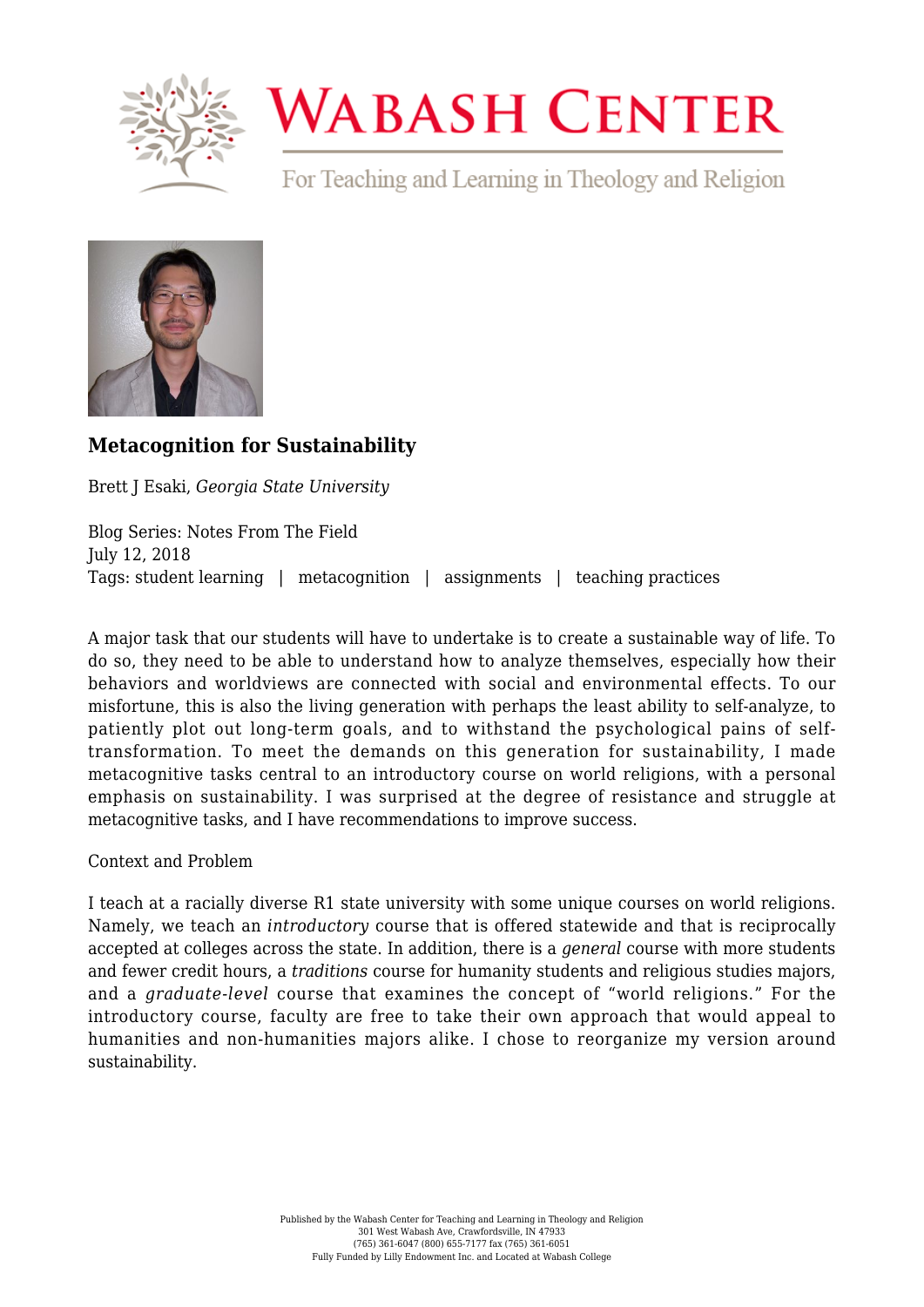I am in some ways following the lead of scholars like Mary Evelyn Tucker who advocate that we integrate environmental concerns into our classrooms and scholarship. But, more fundamentally, I am expanding my work on racial minority communities—Asian American, African American, and Native American—who are increasingly concerned with the coupling of social justice and environmental racism. Thus, my goal of centering a world religions course sustainability has foundations in the pressing issues of social and environmental degradation that my racially diverse student body are confronting in their communities. Since students are, or will soon be, facing these great problems, I thought that they would be willing to take on relatively simple challenges of self-evaluation. I was both right and wrong.

I created course assignments that required students to analyze themselves and the natural world around them utilizing metacognition. Metacognition—in its simplified definition of reflection and "thinking about thinking"—is natural for the religious studies classroom because it undergirds common practices in religion. However, its formal definition in cognitive science and pedagogy has not been commonly applied in our field. As psychologist Anastasia Efklides articulates, "metacognition is a representation of cognition that provides awareness of cognition" (138). Largely in pedagogy, this *image* of cognition provides students the ability to see why they should know information and how they will be tested. When students become conscious of where information sits in this "image," they can adjust study habits to be more efficient test-takers and with practice become proactive learners who "seek solutions to any problems they may encounter" (McGuire, 16).

Skill in metacognition can be incorporated into lecture, class activities, exam preparation, and post-exam assessment. Tests can focus on one's skill in knowing where information sits. Additionally, as my Georgia State colleague Molly Bassett has done, metacognition can be incorporated into multiple-choice exams in religious studies (Bassett). In these ways, the practice of representing cognition can be incorporated to nearly any class, and can help students develop more control over course content and help provide instructors a better sense of how their students are learning. Upper-division courses can utilize metacognitive tasks to reexamine the same topic or idea at multiple points in the semester, thus allowing the class to see how they are applying different processes of interpreting the same thing and deriving different results. Introductory courses do not have this luxury of focus. Instead, I had students examine the only consistent object through the semester: the students' selves. I broke the self into two sides—how one sees oneself and how one sees the world—and detailed religious conceptions of the self and worldviews. I accordingly created two assignments and a final paper to bring these two tasks together.

The first metacognitive assignment is called the Creature Journal. It is an observation journal, like scientists, observe plots of land over time, but modified for the religious studies classroom. Based on research supported by Wabash, I found an expansive definition of "person" in indigenous cultures that includes animals, plants, and natural features like mountains and lakes (Norton-Smith). Students may choose any "person" (which I replace with "creature") as long as they can observe it throughout the semester. For each journal entry, they take on the worldview of a different religion and write down their observations. The trick is that even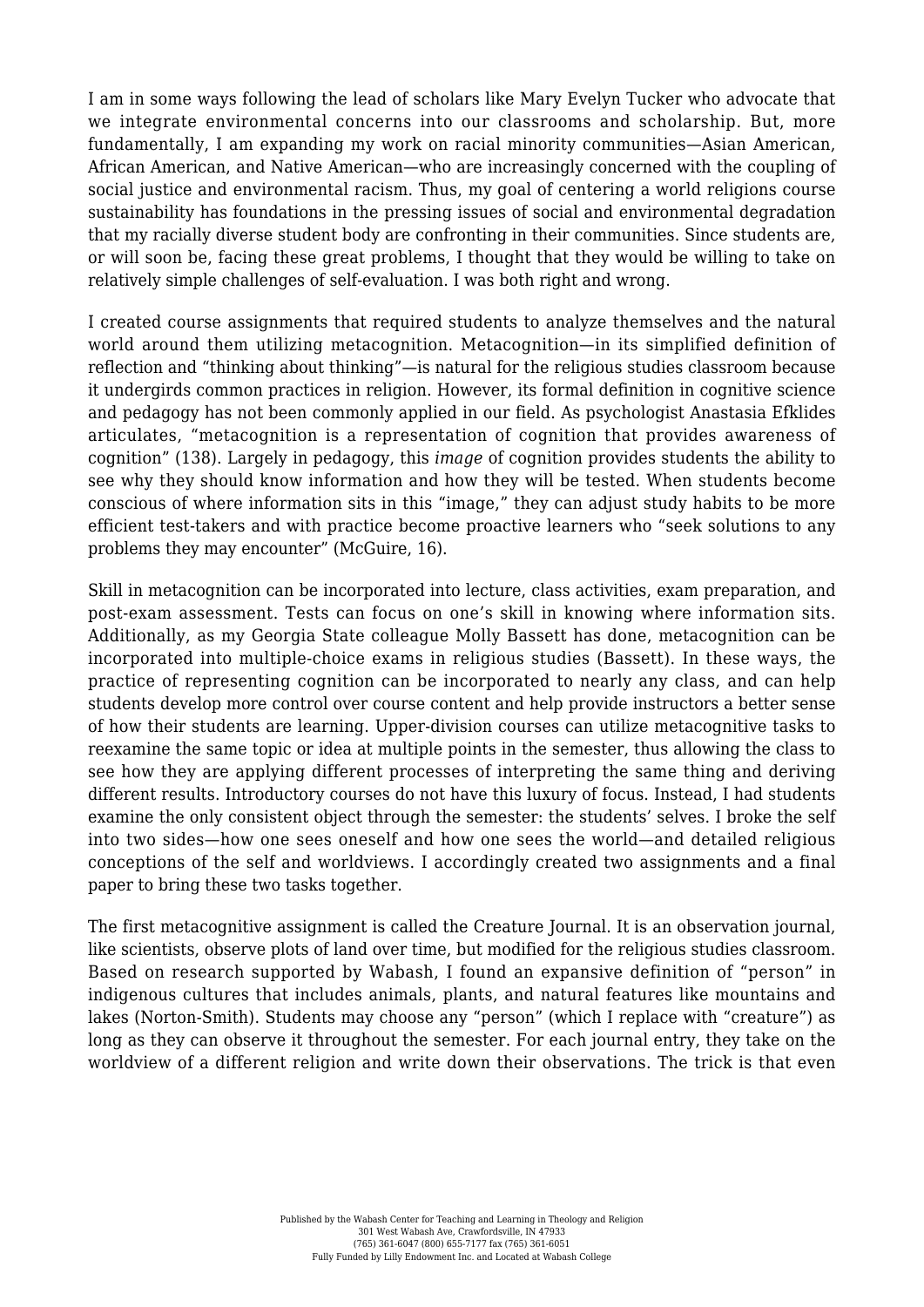though they are observing something else, they are really discovering their selves because they get to vicariously be someone else for the period of the assignment. For example, in one memorable creature journal, a student observed a tree with the lens of Hindu karma and reincarnation, and saw that the tree swayed like a person in the breeze. In fact, a common comment from students is that they have never taken the time to see a nonhuman as a living thing and have never observed the lack of care it receives. Thus, by looking outward they learned to form an image of their interconnection or lack-thereof to other "creatures"; this practice also conforms to the more formal definition of metacognition.

The second assignment is called Reflections. To help students form an image of their selves to reflect upon, I created a diagram of the construction of worldviews and a model of a cycle of learning and transformation. With these two images, students are asked to reflect upon worldviews and how they transformed. To simplify the assignment, each part of the assignment takes one step in the cycle and students choose one aspect of their worldview to analyze. The aspects are drawn from the diagram of worldviews, which depicts major categories, like values, beliefs, experiences, and senses, that undergird worldviews. The aspect of the worldview is any part of any category, like the belief that "everything happens for a reason." In the Reflections students consider where the aspect came from, what it means for them today, and how it might transform in the future.

The trick for the Reflections is that the even though they are analyzing their selves, they are really discovering how they see the world. For example, one student discussed how charity became central to her core values. When the student was in middle school, her family became involved in a charity that distributed clothes to the homeless, and now in college, she cannot see her life without a significant dedication to charity. In this way, through the assignment, she practiced analyzing her self and formed an image of the self that is connected to values, a habit of giving, people in general, and her family.

In the final paper, which brings together the two metacognitive assignments, this student was able to compare her own history and conception of charity to the worldviews of other religions. Thinking-about-thinking thus enabled the student to understand that traditions shape religious worldviews and individual experiences reinforce particular aspects of religious worldviews. The final paper also asks students to consider how an aspect of their worldview assists or deteriorates sustainability. In this example, the practice of charity towards the homeless aids social sustainability, since it upholds the stability of society, and environmental sustainability, since it reuses clothing and household items that otherwise would go directly to landfill. Consequently, the student was able to connect her practices to society, the environment, and religious worldviews. In such ways, metacognition can be an important vehicle for developing systemic, multileveled thinking that is essential for reforming one's relationships in order to create a sustainable world.

## Struggles and Advice

While a few students leave with dramatic transformations in understanding their selves and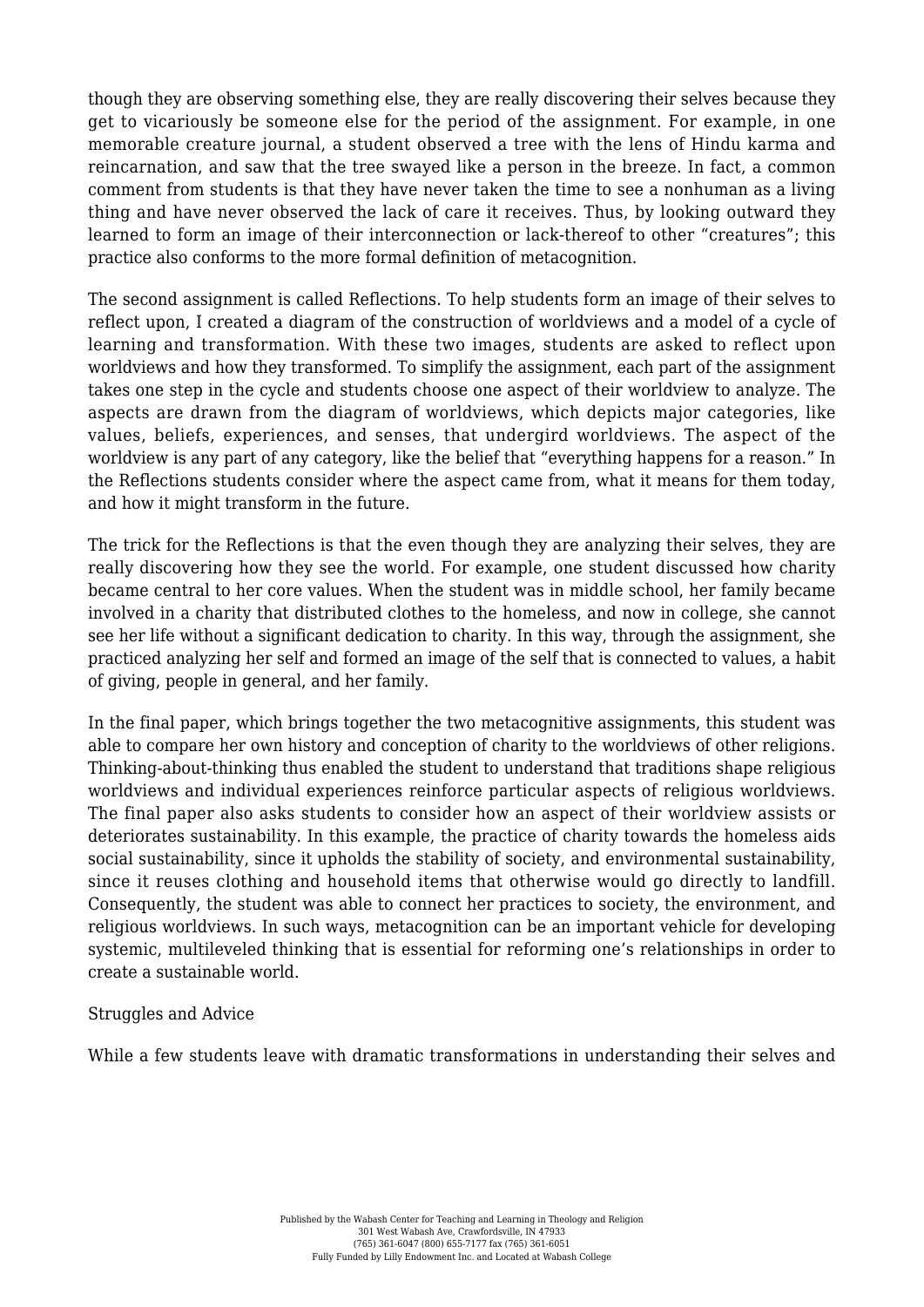worldviews, along with an experience connecting complex current issues to the study of religion, a significant portion of the students resisted metacognitive activities and assignments. I anticipated a little resistance because metacognition is unusual for courses, but I hoped that the desire to work on a significant issue of their day and Millennials' narcissistic tendencies would make up the difference. This generation—the Millennials—are notoriously narcissistic (Hoover; Howe & Strauss), so I hoped that spending the semester focused on themselves would be natural and productive. The problem is that narcissism also entails fragility, and selfanalysis threatens the stability of the self (which is an important step of self-analysis). As a result, students consistently asked why they needed to think about themselves, and I developed a few ways to mitigate these issues.

Pointing externally, students complained that course information was not being provided. To counter this, I consistently provided study guides at the start of each unit of the course. I also utilized concepts in class lectures, discussions, and activities, and the assignments required the use of course concepts. One student objected that the course focused too much on my own interests and not enough on religion. To meet this issue, I explained thoroughly several times throughout the semester that according to department practice each professor teaches this course by centering their own expertise and using it as a glue to introduce religions to students with diverse academic interests. Moreover, every reading and lecture was on religion. I also anticipated the concern over focusing on a theme that may seem too based in my own politics. To mitigate this concern, I emphasized the ethical and moral argument that environmental and social degradation is a problem for all the world's peoples and that religions' collective wisdom can alleviate the impact of our collective follies. The study guides, assignments using course concepts, clear goals for the course, and ethical call for selfevaluation all helped to address student anxiety with metacognition and self-analysis.

Overall, I found that, in addition to the practical adjustments just outlined, there is a need to consistently and frequently encourage and relieve students as they take on metacognitive tasks. I keep assignments open to different levels of self-analysis and self-disclosure, so students can choose the level of sensitivity or superficiality with which they are comfortable. I model self-analysis by alternating humor and seriousness, light self-deprecation and deep selfcritique, personal stories and scientific data on the impact of my own choices. With student preapproval, I also highlight interesting and solid work done by the students. I found this multilevel honesty and support brings students to feel strong, especially those who want to become responsible citizens of the world as well as those who had already taken on responsibilities in their lives, such as students with considerable family commitments, dedications to communities, and who have taken on military service.

Given the pushback by anxious Millennials, the conscious and consistent efforts to alleviate anxieties, and the potential benefits of incremental self-transformation and sustainability, I feel it is worth it to tackle metacognition and sustainability in the religious studies classroom. My numerical validations have so far taken a hit, but the qualitative value of self-confident and self-evaluating students self-sacrificing for the good of the world outweighs the costs, in my opinion.